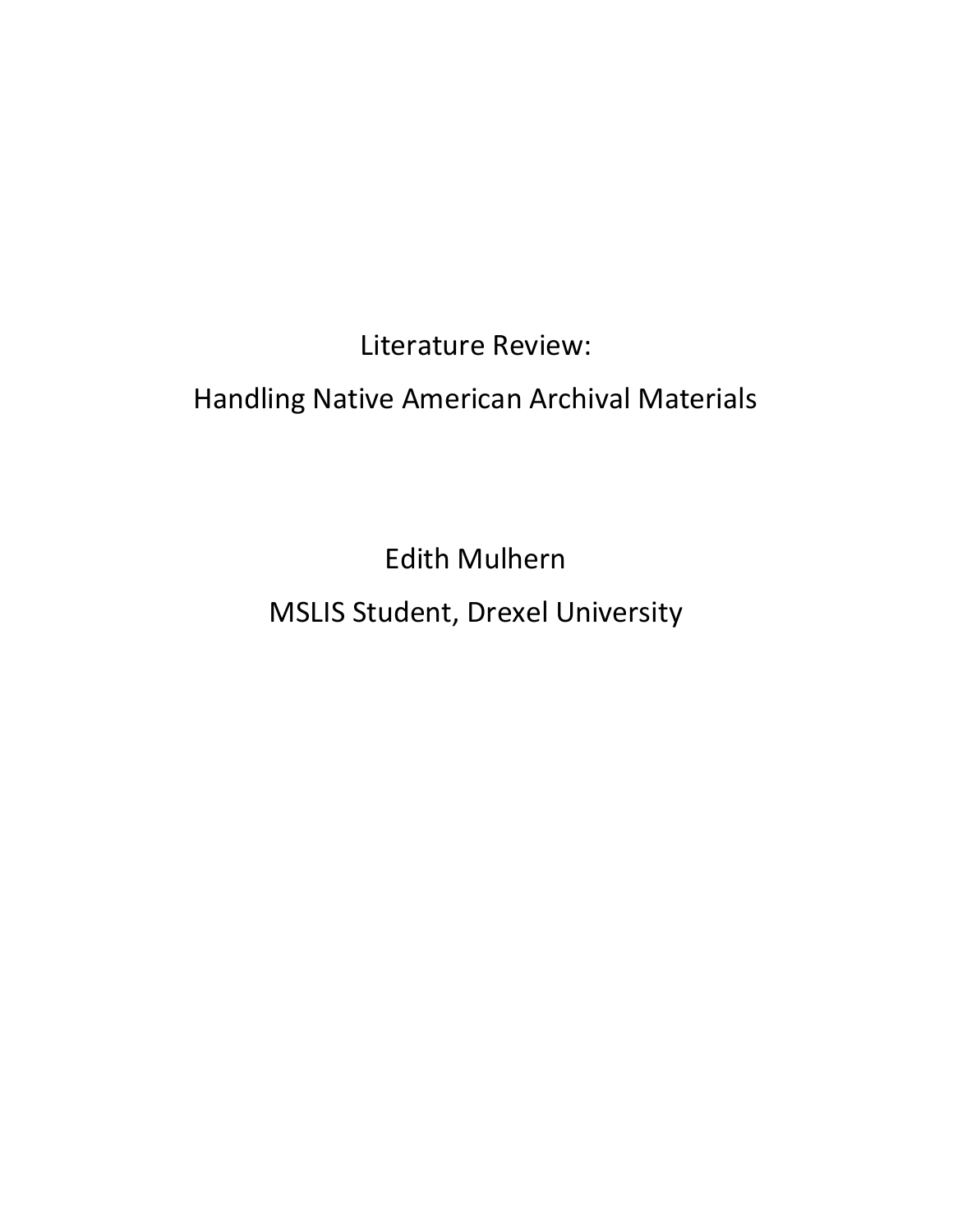## **Introduction**

In 2018, the Society for American Archivists (SAA) Council endorsed the Protocols for Native American Archival Materials as a standard (Society of American Archivists. (n.d.)). The Protocols are designed to be culturally sensitive and shift the basis of discussions and decisions regarding access and preservation to Native communities. The Protocols were developed in 2006, and SAA previously declined to endorse them on two occasions, in 2008 and 2012. Further, scholarship and discussion of the need for culturally sensitive handling of Native archival materials has been ongoing for decades. A review of this literature indicates that two sets of issues present barriers to action. The first is governmental, as Indigenous issues are transnational. The second is the challenge presented by the way Native American worldview differs from the assumptions that guide predominant ethics concerning archives. Current scholarship also provides suggestions for paths forward, emphasizing investment in relationships with Native communities and engaging critically with existing materials and researchers. This issue is part of a wider debate within the field of Information Science about the importance of cultural competency and community engagement.

## **Governmental Barriers**

Despite the fact that SAA is a professional association for U.S. archivists, it quickly becomes apparent that this issue is not confined to the United States. Not only do traditional territories span modern state borders, but the issues under discussion are also present worldwide in other locations. As an Indigenous person from North America traveling to Australia to speak, Krebs (2012) emphasizes that the U.S. northern and southern borders restrict the movement of Indigenous people and inhibit their ability to maintain family ties, as well as the similarities with the experiences of people in Oceania (p. 175). Janke emphasizes the same point, relating Australian and Torres Strait Islander peoples' concern to those of North American indigenous people. It is then unclear what bodies should regulate cultural property, whether international or national.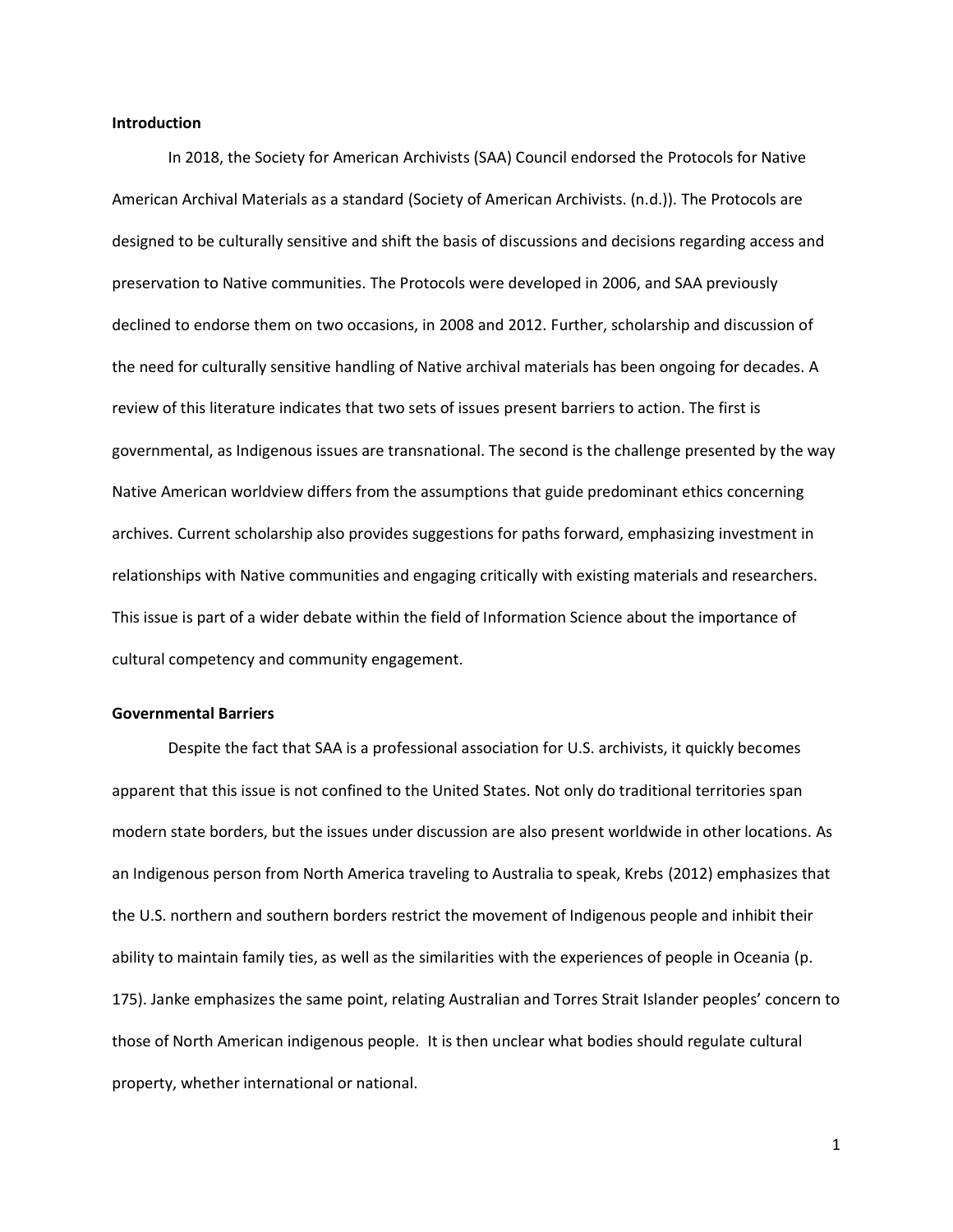## **International**

Since the end of the Second World War, several international organizations have issued declarations regarding indigenous peoples. While these are important statements of values, they often lack any kind of enforcement mechanism (Morse, 2012, pp.114-117). Following on the Universal Declaration of Human Rights, which did not specifically mention indigenous peoples, other declarations apply more specifically to Indigenous people. Morse (2012), Mathiesen (2012), Weber(2018), and Janke & Iacovino (2012) all cite the United Nations Declaration on the Rights of Indigenous Peoples (DRIP). While a draft was produced in 1994, it was only adopted by the U.N. in 2007. However, Australia, New Zealand, Canada and the United States voted against it (Janke & Iacovino, 2012, p 154; Morse, 2012, p. 120). The final version employs the terms Traditional Knowledge (TK) and Traditional Cultural Expressions (TCE), terms which are now used, and encompass both tangible and intangible aspects of culture.

Additional important declarations came from the World Intellectual Property Organisation (WIPO). The mission of the WIPO is to develop the international intellectual property system, of which the Berne Convention on Artistic and Literary Works seeks to create international copyright standard (Janke & Iacovino, 2012, p. 155). The WIPO also employs the concepts of TK and TCE (Matheisen, 2012, pp. 456-457). Enumeration of what kind of cultural products were TCE grew out of WIPO discussions regarding folklore, but problems arose because mainstream Western ideas of copyright give ownership to the creator of the record, not of the cultural expression. To accommodate this conflict, the WIPO mandated the obtention of free, prior, and informed consent to recording, as well as moral rights for the creators of the TCE, including attribution and integrity of the expression (Janke & Iacovino, 2012, p. 156). Although Morse (2012) laments the lack of instruments of enforcement, signatories to declarations and conventions nonetheless have made pubic commitments, which can be used by Indigenous groups to exert pressure (p.117).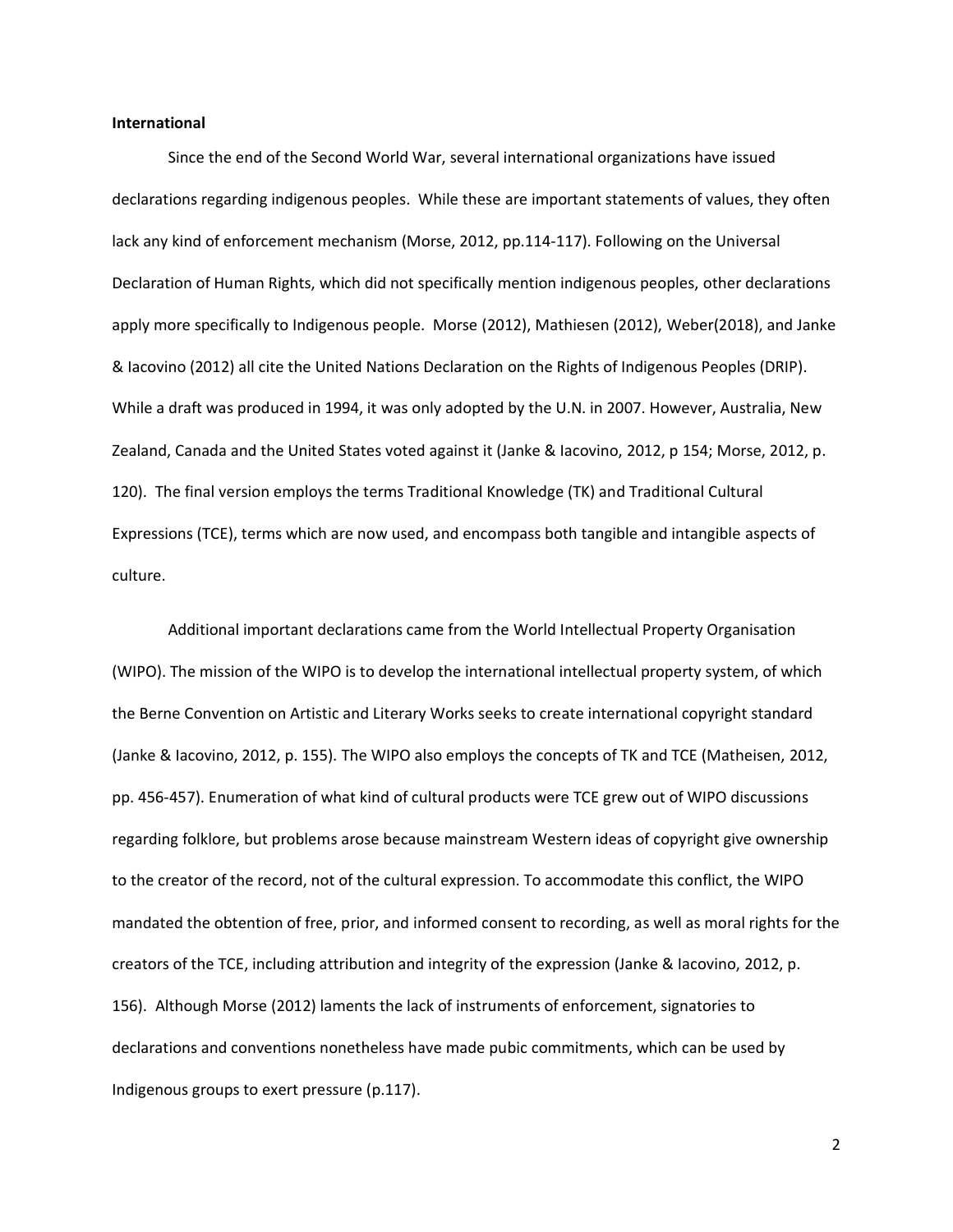## **National Developments**

The U.S. federal government began giving greater attention to tribal issues in the course of the 1970s, as indigenous concerns were surfacing globally in the context of civil society (Morse, 2012, p. 115). In 1975, legislation entitled Indian Self-Determination and Education Improvement Act was passed by Congress. Weber and Krebs credit the leadership of Native American scholar Vine Deloria Jr., who presented his paper on the Right to Know in the White House Pre-conference on Indian Library and Information Services On or Near Reservations in 1978 (Krebs, p. 176-177). This paper provided what Krebs terms a to-do list, and subsequent years produced significant governmental and academic and professional activity, including Tribally Controlled Community College Assistance Act in 1978, the American Indian Religious Freedom Act (AIRFA) in 1979, and Native American Graves and Repatriation Act (NAGPRA) in 1990 (Krebs, p. 179). In the academic and professional domain, the same ear gave birth to American Indian Higher Education Consortium (AIHEC) in 1975, American Indian Library Association (AILA) and the American Indian Museum Association Conference in 1979, and the American Indian College Fund in 1987. Finally, after congressional approval in 1989, the National Museum of the American Indian opened in 2004.

Some progress has been made in bringing Indigenous rights to culture and knowledge into mainstream discussion. Nevertheless, both governments and professionals in positions of authority raise objections that make this progress slow and often place indigenous people in the position of needing to take action to assert their rights. The next section will cover some of these key concepts and their counterarguments.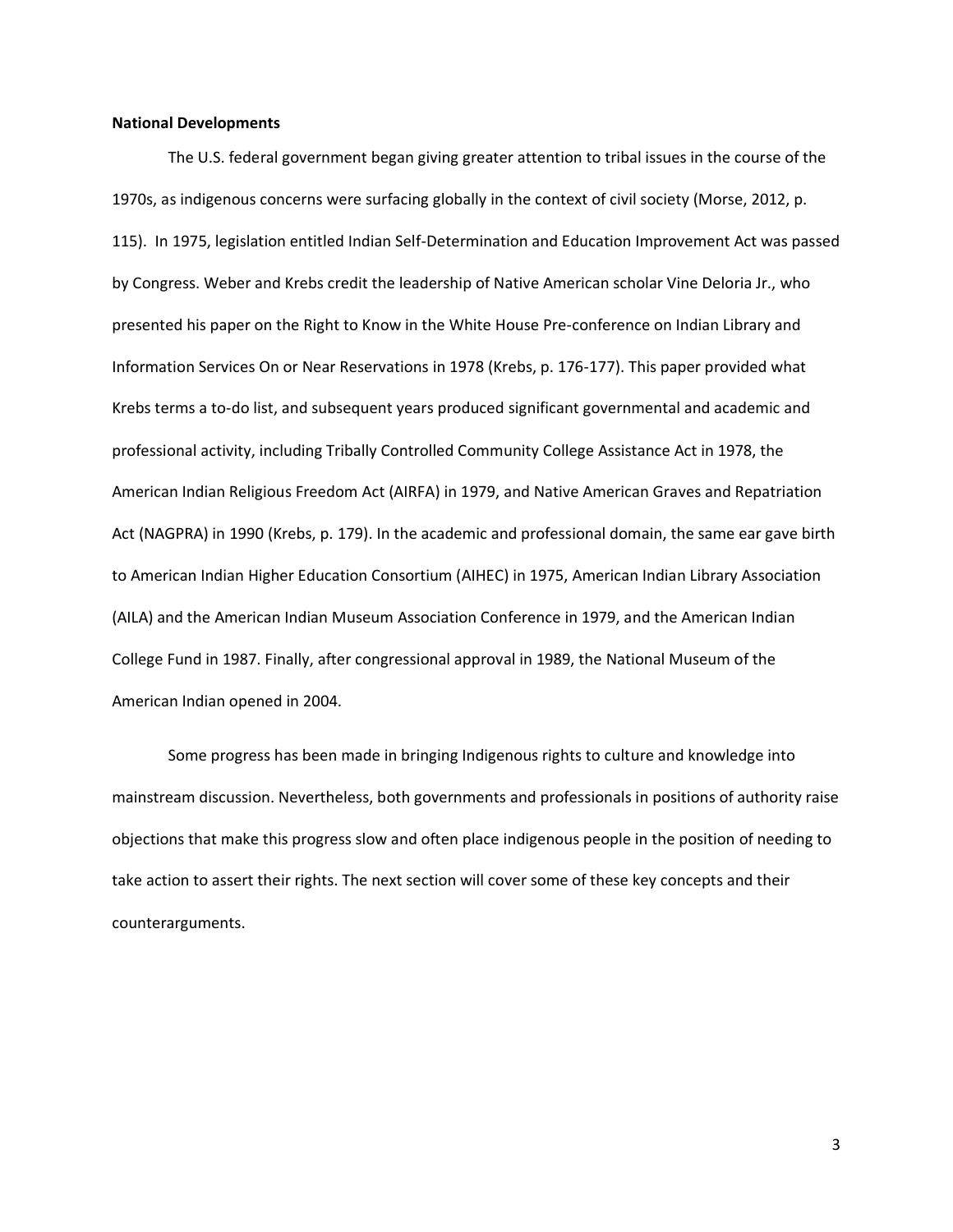#### **Key Concepts**

The second barrier is of equal, if not great importance; Native American and Indigenous concepts of cultural property differ from predominant standards. This is most evident in the cases of ownership and privacy. Government and professional bodies push back against these claims, for a variety of reasons.

#### **Ownership**

Mainstream notions of ownership are based on certain assumptions about intellectual property. However, Native notions of property differ significantly. Indigenous people consider that their claims to TK and TCE exist in perpetuity. Weber (2018) argues that archivists need to move from considering that their institutions have ownership over Native American Materials, and instead consider that they have custodianship (pp.109-112). This custodianship may require stewardship of materials in their care, or discerning when it is more appropriate for them to be reunited with their creators or subjects. Fischer-Olson & Perrott (2020) stress the need to acknowledge that many materials present in collections are considered by Native peoples to have been stolen (p.85).

## **Privacy**

The issue of ownership leads directly into the questions of when Indigenous peoples can restrict access to their TCE. This can create a conflict for archives, as it conflicts with standards and beliefs about provided access. Mathiesen (2012) provides a justification of the right to privacy which is compatible with mainstream rights concepts. The proposed framework employs John Rawls' concept of "overlapping consensus" to resolve conflict without agreements about the reasons for a moral principle. Despite the attachments of archivists to providing access as a universal principle, consensus does exist around the prohibition of activities that prevent harm. Thus, preventing harm caused by inappropriate access to TCE justifies the need for privacy. Weber (2018) bolsters this argument, with reference to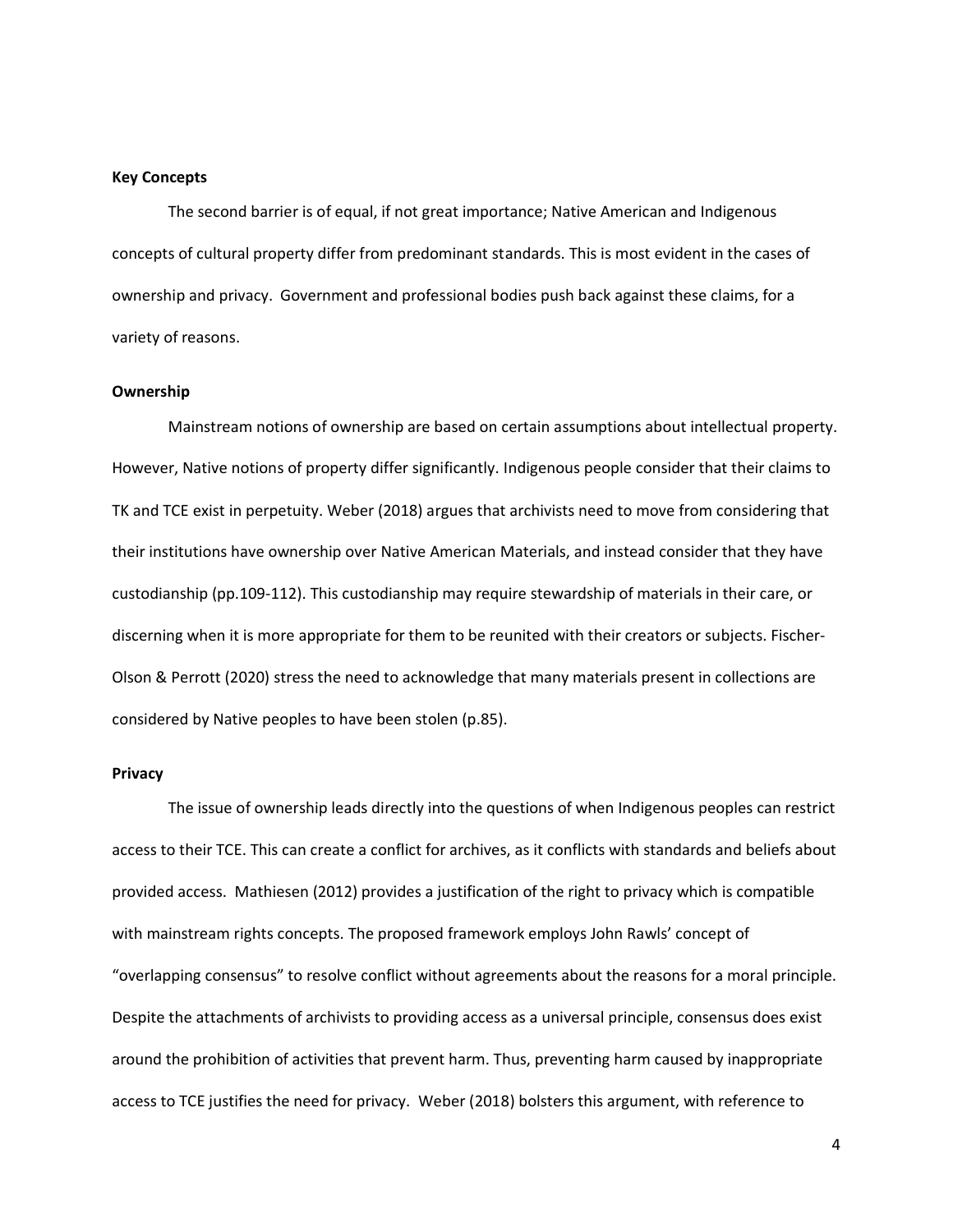Caswell and Cifor's argument for expanding concerns for a record creator's privacy to encompass other interested parties, including its subject and their community (pp. 102-104). Finally, Christen (2011) expresses frustration from an anthropologist's view, that archivists insist on maintaining a universalist conception of open access, when instead they ought to consider the public good (pp. 207-208). Thus, archivists should temper their commitment to preservation with the needs of their communities.

#### **Proposed Solutions**

Recent literature also explores case studies and recommends best practices going forward. These recommendations are shaped by a desire to reframe the role of the archivist, both to the contents of archives and the various users and stakeholders. Further, in addition to evaluating and possibly relinquishing sensitive items in archives, there is a need for indigenous people to have their own archives, and receive support and training.

## **Importance of relationships**

Central to all of these initiatives is the importance of building and maintaining relationships with Native people. Fischer-Olson & Perrot (2020) explain how the OUTWARD project revisits and anthropological project from the 1930s, actively seeking to include Navajo people through outreach and collaboration and add their perspective to historic photographs. This kind of action attempts to repair harm. Janke & Iacovino (2012) give a similar example, where prints of sensitive photographs were given to family members, and this was documented with consent, providing reconnection and cultural maintenance for Indigenous participants, as well as education and awareness for nonnative viewers (p. 165). Similarly, Morse (2012) highlights efforts by state museums, libraries and archives in New Zealand to work on consultation, co-operation, and partnership with Maori people, in keeping with the principles of the Treaty of Waitangi (pp.122-124).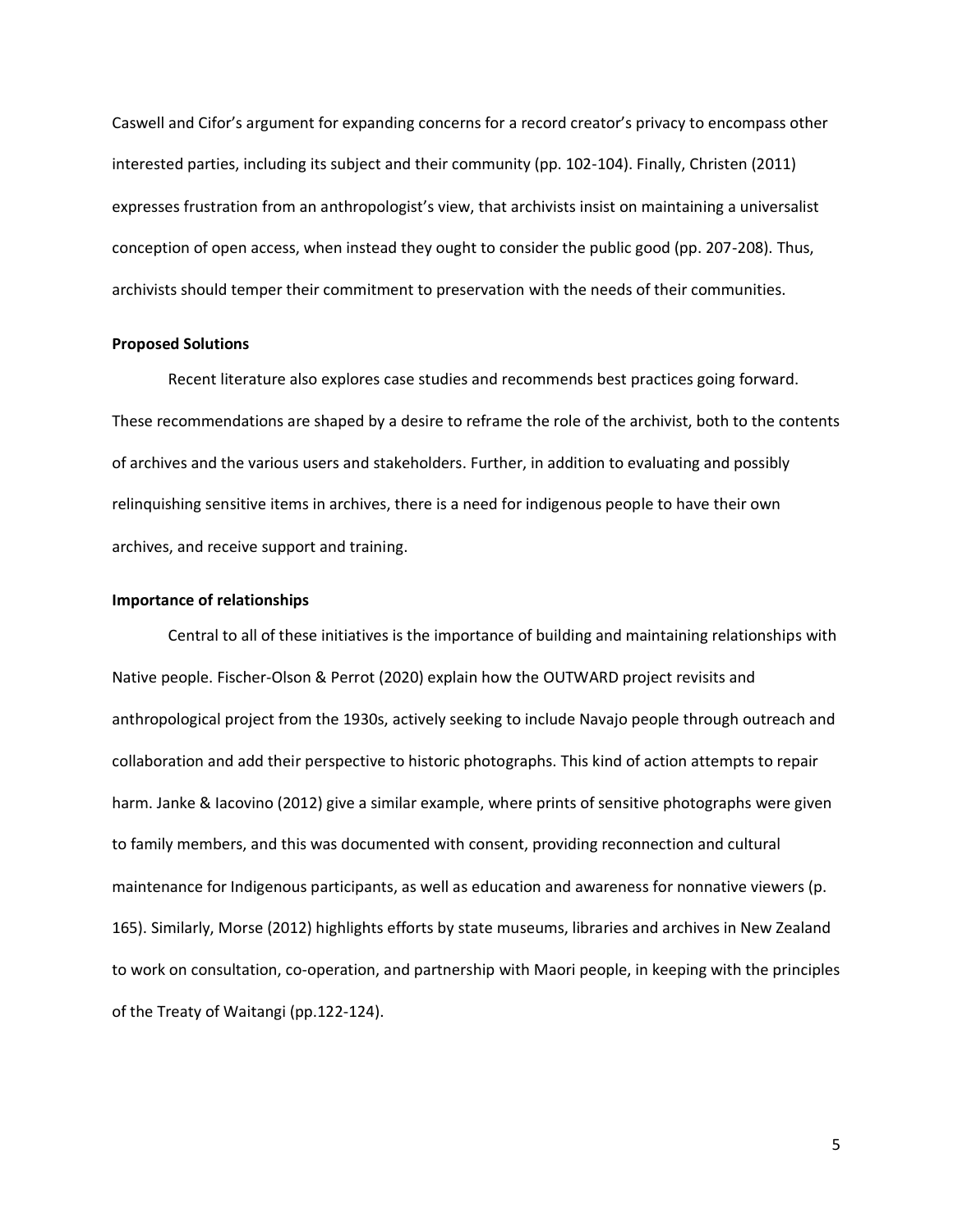## **Critical consideration of archival sources**

Another aspect of this shift is how scholars using archives should shift to think critically about materials. Mt. Pleasant, Wigginton & Wisecup (2018) present how this principle can be applied to the discipline of Early American studies. To counteract narrow and Eurocentric viewpoints, they propose both the widening of the definition of what kind of materials constitute sources, as well as the broadening of questions within the discipline to include Native perspectives. The authors applaud the increase in conference papers with Native American and Indigenous Studies (NAIS) themes since 2007 (p. 411) and the creation and positive reception of a new journal, *NAIS*, in 2014 (P. 427). Although this approach is mostly geared toward existing mainstream archives, the idea can also extend to consulting archives in Native institutions.

#### **Native institutions**

Native Americans also maintain their own institutions. These include universities, archives, and official tribal websites. Native-run institutions and professionals harness their knowledge and contribute to their tribes' resilience and sense of peoplehood, consistent with the goals enumerated in Deloria's Right to Know (Krebs, 2012, pp. 183-184).

Using technology, native groups are also able to control access and maintain their control and privacy. While many tribal websites have protected sections with log-ins for members (Seikel, p. 42), some specific content management systems include additional adaptations to fit cultural needs. In the example that Christen (2011) cites of the collaborative project with the Plateau people of the Pacific Northwest, advances in digital technology allow multiple forms of expert knowledge simultaneously and on equal footing (pp.198-203).

Development and maintenance of Native institutions requires support. The Institute of Museum and Library Services (IMLS), a federal agency founded in 1996, includes a proviso to award grants to Indian tribes and native Hawaiians in its founding legislation (Krebs, 2012, p. 183). These grants are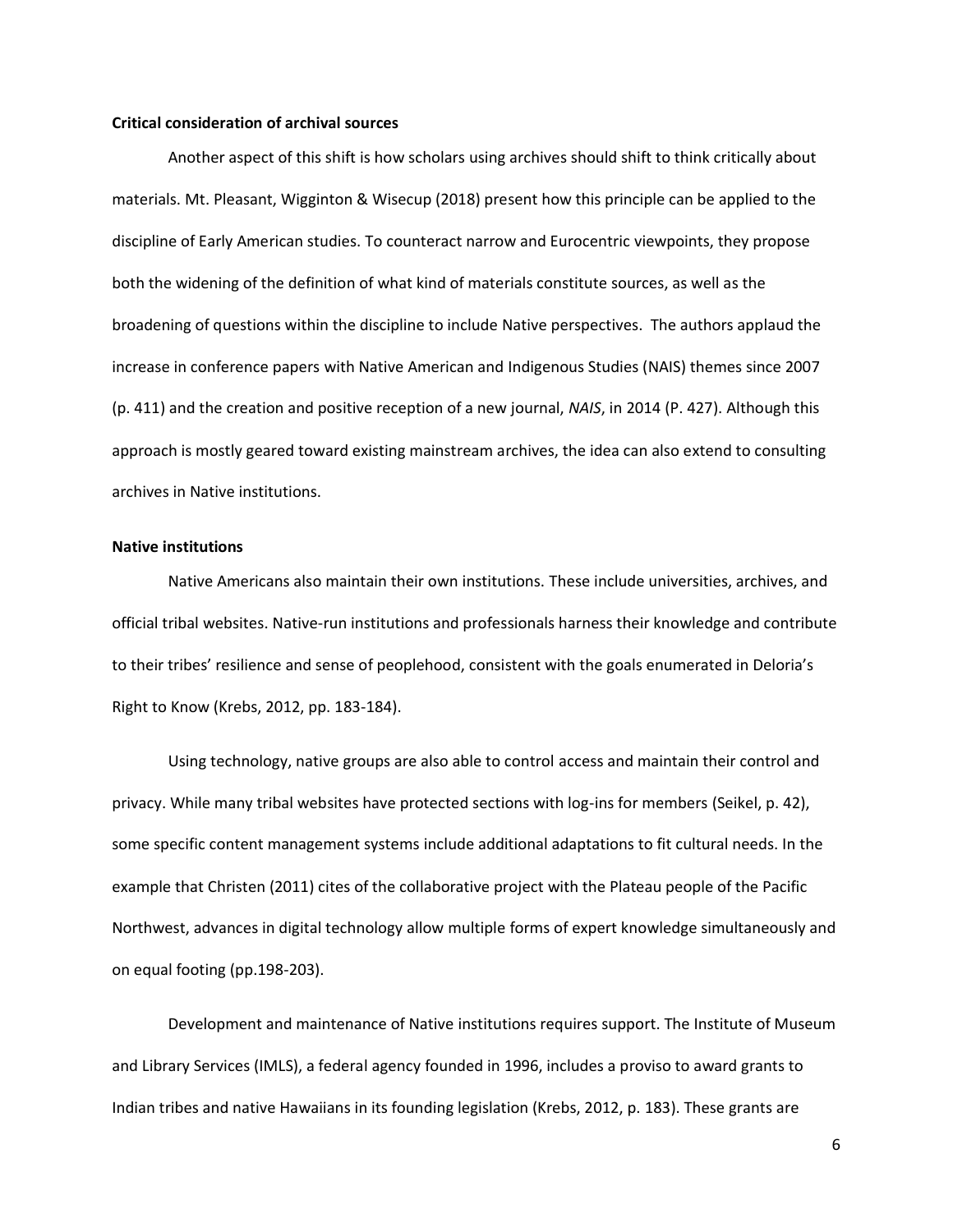especially important to the tribal communities who live in rural areas that are disproportionally underserved (Seikel, 2016, p. 39). Grants also assist Native professionals in being trained at the Masters degree level (Krebs, 2012, p. 185). Moving beyond monetary support, Mt. Pleasant, Wigginton & Wisecup (2018) also argue that within academia, efforts must be made to understand and address the lack of Native students pursuing degrees, and strive to make them feel welcome (pp.429-430). The initiatives support the ability of native communities to speak for themselves, and to prepare interlocutors for useful collaborations with nonnative institutions.

## **Cultural Competency**

The need for cooperation and collaboration between information professionals and user

communities has led to the formulation of the concept of cultural competency. Defined as:

the ability to recognize the significance of culture in one's own life and in the lives of others; and to come to know and respect diverse cultural backgrounds and characteristics through interaction with individuals from diverse linguistic, cultural, and socioeconomic groups; and to fully integrate the culture of diverse groups into services, work, and institutions in order to enhance the lives of both those being served by the library profession and those engaged in service. (Overall, 2009, pp.189-190),

the term appeared in LIS literature in 1990s, but grew out of earlier discussions on serving minority communities (Blackburn, 2017, p. 292). Overall's conceptual framework divides cultural competency into three domains: cognitive, interpersonal, and environmental, addressing the professional's own behavior and beliefs, the ways culture can affect participation and access, and the physical or operational mechanisms that inhibit or facilitate access (Blackburn, p. 292). Fostering cultural competency helps to recognize and remedy issues that prevent underserved communities from using libraries and their services.

Cultural competency is gaining visibility, both in LIS graduate programs and within professional associations. Villa-Nicholas (2018) urges that LIS students be taught critical theory to provide a foundation for cultural competency. Similarly to the Archives examples, much of the explores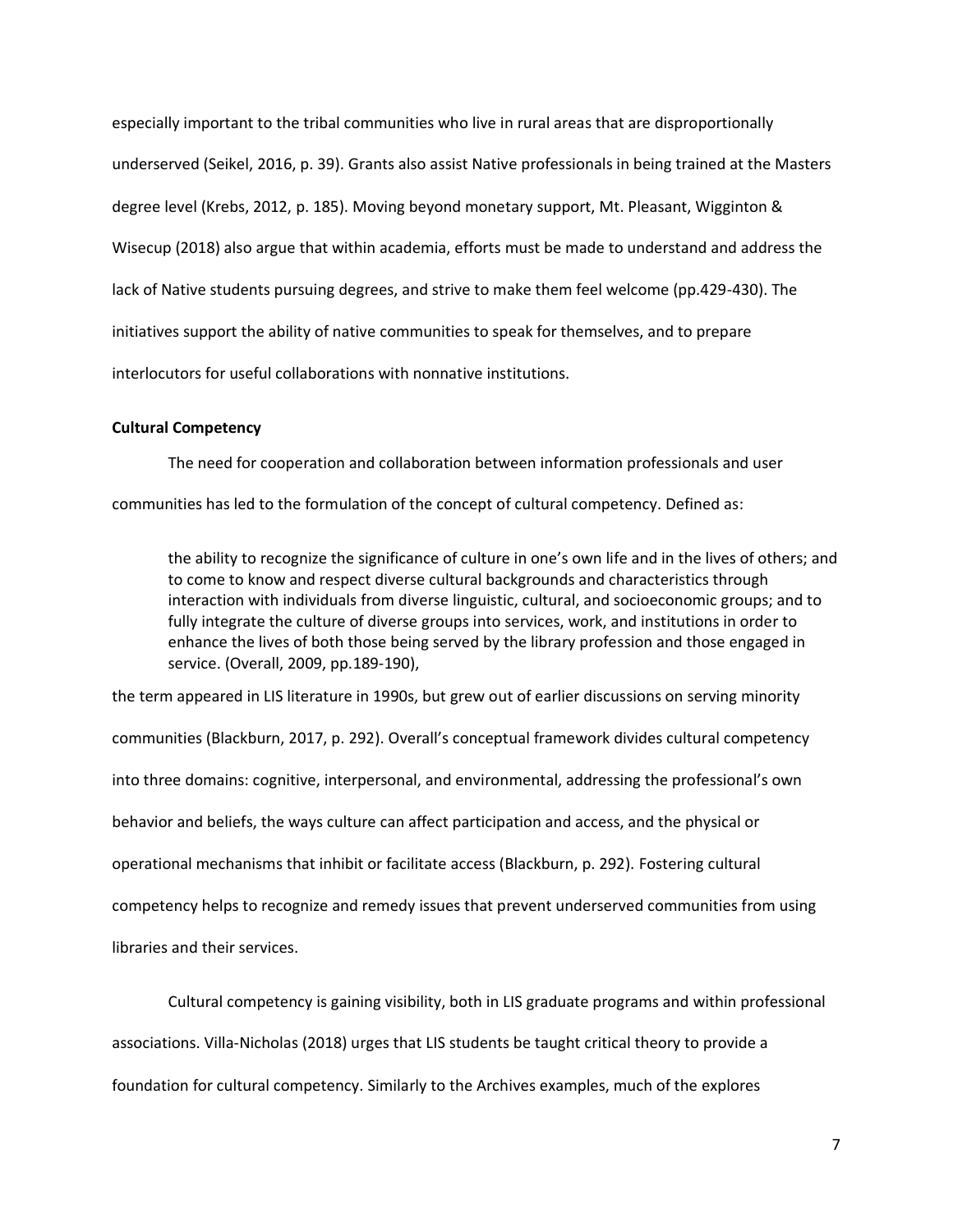experiences in Oceania, in part because of the Aboriginal and Torres Strait Islander Protocols for library, information and records services that were formulated in the 1990s (Blackburn, pp. 293-294). More recently, the Association of College & Research Libraries (ACRL) adopted "Diversity Standards: Cultural Competency for Academic Libraries" in 2012 (*Diversity Standards: Cultural Competency for Academic Libraries (2012)*, 2018) and in 2020, four prominent professional associations established a joint cultural competencies task force, demonstrating interest from multiple categories of libraries (*ACRL, ARL, ODLOS, and PLA Announce Joint Cultural Competencies Task*, 2020). Foster (2018) discusses the implementation of the ACRL standards and advocates for adopting a reflective approach and practicing cultural humility, which require a blend of aligned personality traits and the development of specific skills.

#### **Community Engagement**

The importance of relationships also extends beyond Archives to other LIS institutions. Staff whose worked focuses round diversity can feel isolated (Blackburn, p. 293), and preliminary reports from Australian universities encourage broadening support for indigenous students as a shared responsibility across the institution (Hare & Abbott, 2015, p. 81). While there is a growing awareness and desire for culturally appropriate programs within libraries, Overall suggest that programs can often fail with input from the target community (pp. 177-179). Blackburn identifies the following essential elements of successful community engagement: accountability, belonging, commitment, communication, flexibility, genuineness, relevance, and sustainability (p. 296). Foster acknowledges that the ongoing effort necessary for effective engagement is a significant undertaking for LIS professionals, but it can produce significant rewards as well (pp. 588-589). Crucially, community engagement cannot occur without cultural competency, although the two can reinforce one another and create a virtuous circle (Blackburn, p. 299).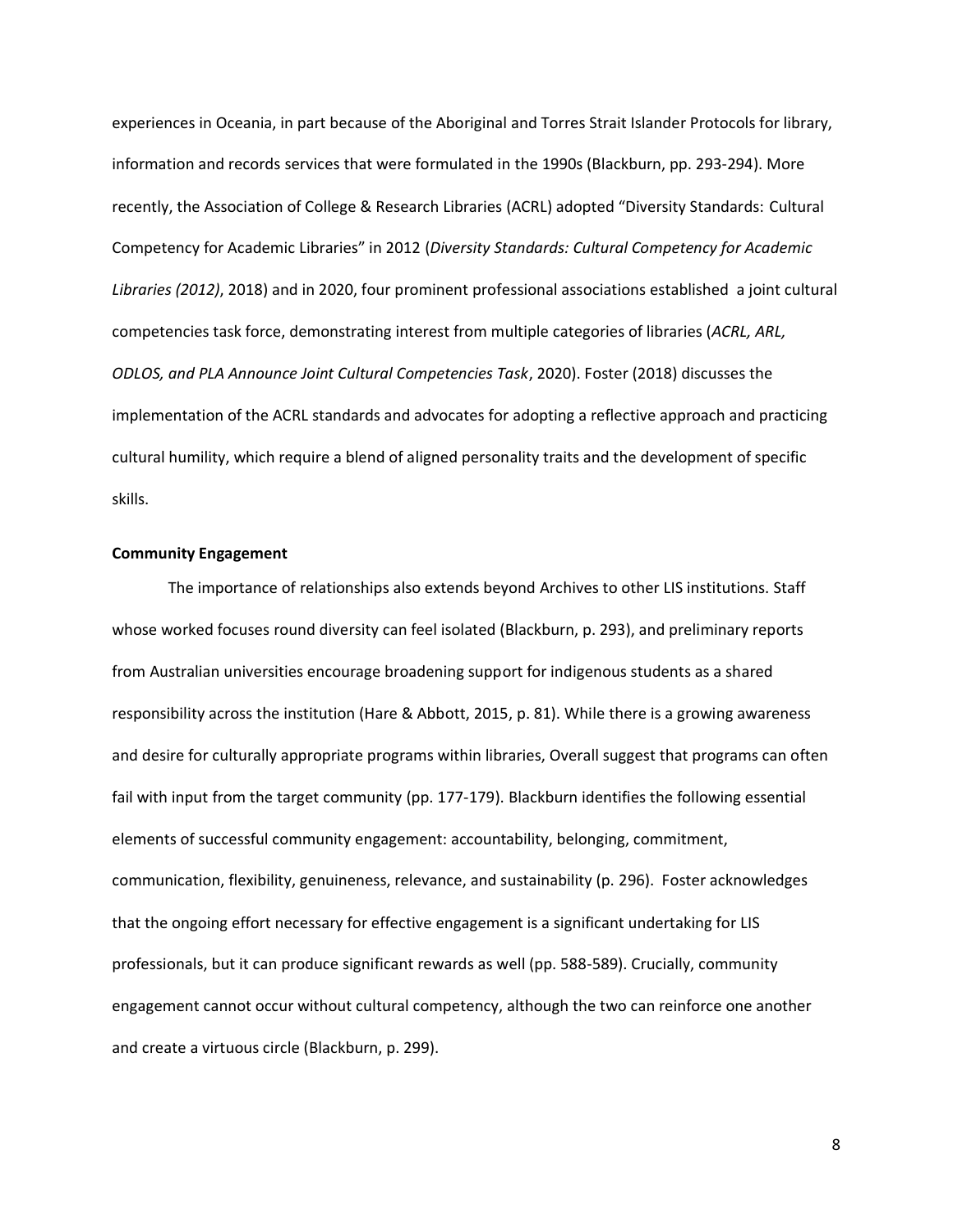# **Conclusion**

While scholarly, professional, and governmental support exist for implementing actions consistent with the protocols, they nevertheless encounter resistance. Although cultural sensitivity concerns affect museums, libraries, and archives, the emphasis on standards, including preservation and access, have constituted barriers within the archival profession. As the professional organization of record, SAA's endorsement of the Protocols is a significant step for archives and archivists, both within the United States, and internationally. Further, it aligns with similar recent discussion of cultural competency standards throughout the LIS field.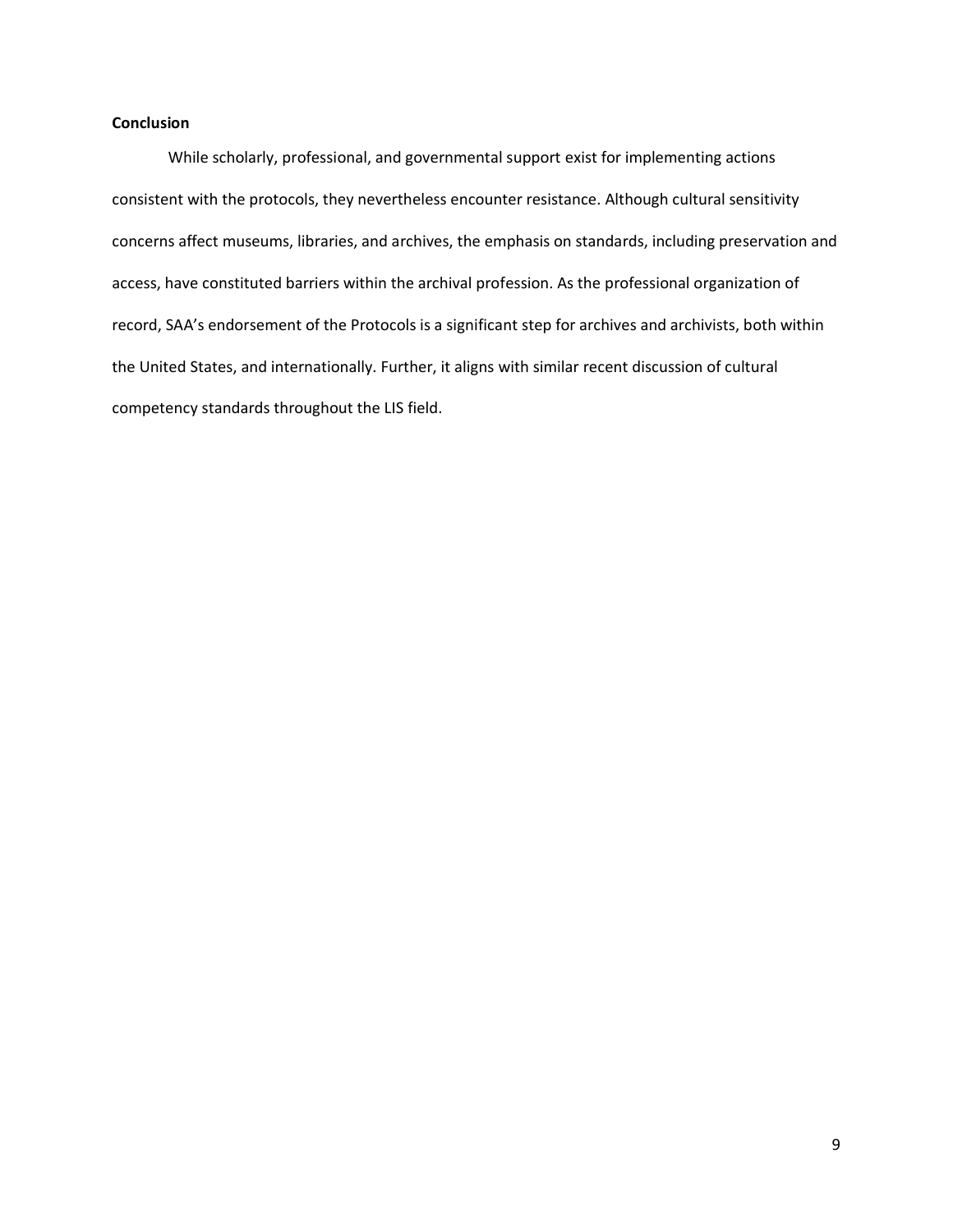# **References**

*ACRL, ARL, ODLOS, and PLA announce joint cultural competencies task*. (2020, May 19). News and Press Center. http://www.ala.org/news/member-news/2020/05/acrl-arl-odlos-and-pla-announce-jointcultural-competencies-task-force

Blackburn, F. (2017). Community engagement, cultural competence and two Australian public libraries and Indigenous communities. *IFLA Journal*, 43(3), 288–301. https://doi.org/10.1177/0340035217696320

Christen, K. (2011). Opening archives: respectful repatriation. *The American Archivist*, 74(1), 185–210. <https://doi.org/10.17723/aarc.74.1.4233nv6nv6428521>

*Diversity Standards: Cultural Competency for Academic Libraries (2012)*. (2018, March 9). Association of College & Research Libraries (ACRL). http://www.ala.org/acrl/standards/diversity

 Fischer-Olson, A., & Perrott, C. (2020). The ONWARD Project and Native voices: Interventions in biased 1930s archival collections. *The Public Historian*, 42(1), 80–97[. https://doi.org/10.1525/tph.2020.42.1.80](https://doi.org/10.1525/tph.2020.42.1.80)

Foster, E. (2018). Cultural Competence in Library Instruction: A Reflective Practice Approach. *portal: Libraries and the Academy,* 18(3), 575-593. doi:10.1353/pla.2018.0034.

Hare, J., & Abbott, W. (2015). Library Support for Indigenous University Students: Moving from the Periphery to the Mainstream. *Evidence Based Library and Information Practice,* 10(4), 80–94. https://doi.org/10.18438/B86W3Q

 Janke, T., & Iacovino, L. (2012). Keeping cultures alive: archives and Indigenous cultural and intellectual property rights. *Archival Science*, 12(2), 151–171. https://doi.org/10.1007/s10502-011-9163-0

 Krebs, A. (2012). Native America's twenty-first-century right to know. *Archival Science*, 12(2), 173–190. https://doi.org/10.1007/s10502-011-9161-2

 Mathiesen, K. (2012). A defense of Native Americans' rights over their traditional cultural expressions. *The American Archivist*, 75(2), 456–481.<https://doi.org/10.17723/aarc.75.2.0073888331414314>

 Morse, B. (2012). Indigenous human rights and knowledge in archives, museums, and libraries: some international perspectives with specific reference to New Zealand and Canada. *Archival Science*, *12*(2), 113–140. https://doi.org/10.1007/s10502-011-9165-y

 Mt. Pleasant, A., Wigginton, C., & Wisecup, K. (2018). Materials and methods in Native American and Indigenous Studies: completing the turn. *Early American Literature*, 53(2), 407–444. <https://doi.org/10.1353/eal.2018.0044>

Overall, P. M. (2009). Cultural Competence: A Conceptual Framework for Library and Information Science Professionals. *Library Quarterly,* 79(2), 175–204. https://doiorg.ezproxy2.library.drexel.edu/10.1086/597080

 Seikel, M. (2016). A Survey of documentary materials available on U.S. Tribal websites. *Journal of Archival Organization*, 13(1-2), 37–46.<https://doi.org/10.1080/15332748.2017.1399956>

Society of American Archivists. (n.d.). SAA Council endorsement of Protocols for Native American Archival Materials. SAA- Society of American Archivists. Retrieved October 25, 2020, from